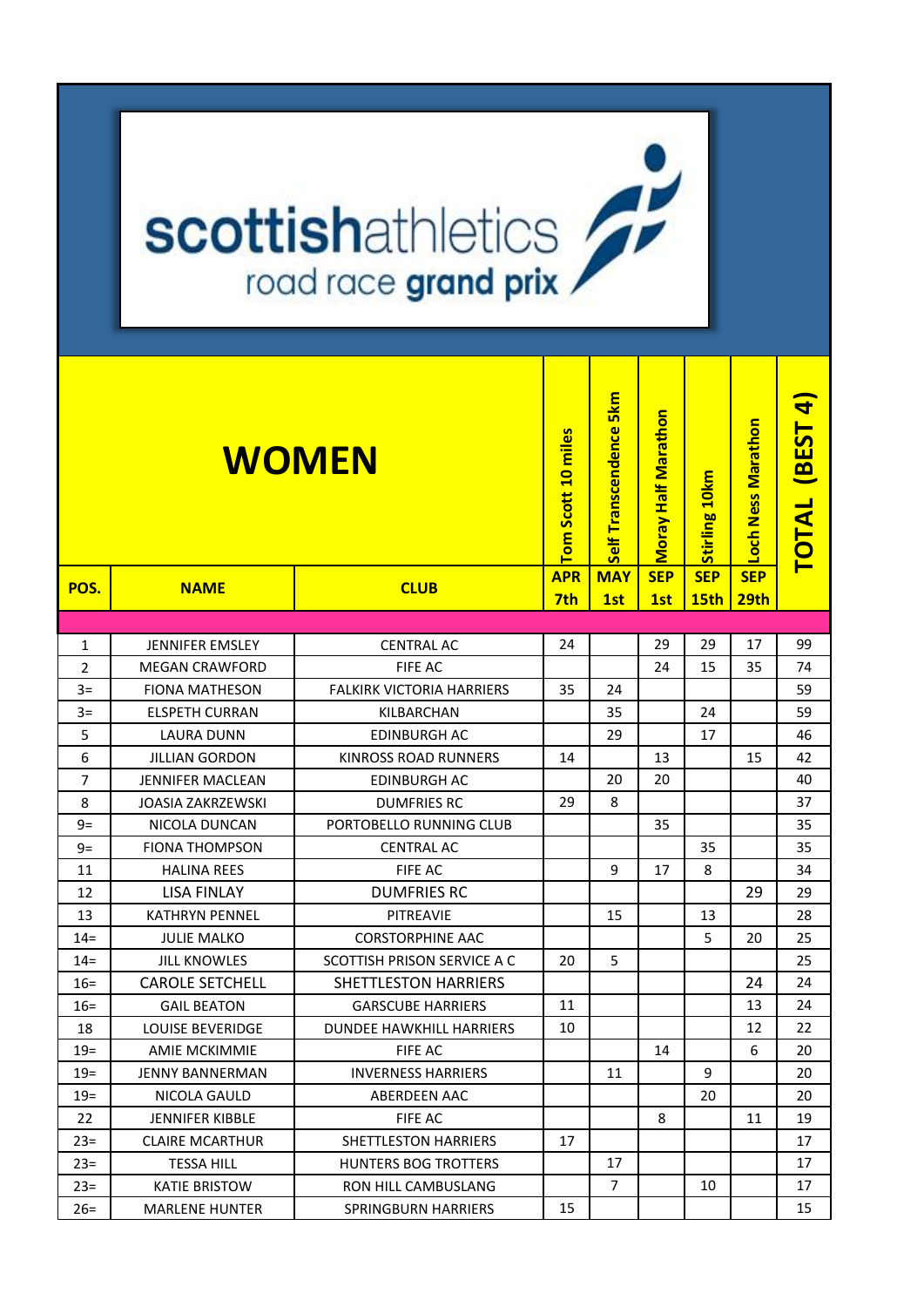| $26=$  | <b>CLAIRE THOMPSON</b>     | VP CITY OF GLASGOW               |                |                | 15             |                |                | 15             |
|--------|----------------------------|----------------------------------|----------------|----------------|----------------|----------------|----------------|----------------|
| $28 =$ | <b>CHARLOTTE BLACK</b>     | SHETLAND AAC                     |                |                |                |                | 14             | 14             |
| $28 =$ | LYNDSAY MORRISON           | <b>CENTRAL AC</b>                |                | 14             |                |                |                | 14             |
| $28 =$ | CHLOE COX                  | <b>LOTHIAN RUNNING CLUB</b>      |                |                |                | 14             |                | 14             |
| $31 =$ | <b>JENNIFER TELFORD</b>    | SCOTTISH PRISON SERVICE A C      | 13             |                |                |                |                | 13             |
| $31 =$ | <b>KEIRA MURRAY</b>        | LASSWADE AC                      |                | 13             |                |                |                | 13             |
| $33 =$ | REBECCA BEALE              | <b>HELENSBURGH AAC</b>           |                |                | $\overline{7}$ |                | 5              | 12             |
| $33 =$ | <b>CHARLOTTE FORTUNE</b>   | LINLITHGOW AC                    | 9              |                |                | 3              |                | 12             |
| $33 =$ | <b>CLAIRE MCCRACKEN</b>    | <b>BELLAHOUSTON HARRIERS</b>     | 12             |                |                |                |                | 12             |
| $33 =$ | LESLEY CHISHOLM            | <b>GARSCUBE HARRIERS</b>         |                | 12             |                |                |                | 12             |
| $33 =$ | JESSICA WILSON-YOUNG       | <b>EDINBURGH AC</b>              |                |                | 12             |                |                | 12             |
| $33 =$ | LESLEY CHISHOLM            | <b>GARSCUBE</b>                  |                |                |                | 12             |                | 12             |
| $39 =$ | <b>ELAINE OMAND</b>        | <b>DUNDEE ROAD RUNNERS</b>       |                |                | 11             |                |                | 11             |
| $39 =$ | <b>MORGAN MURPHY</b>       | <b>EDINBURGH AC</b>              |                |                |                | 11             |                | 11             |
| $41 =$ | <b>ISOBEL BURNETT</b>      | <b>CARNEGIE HARRIERS</b>         |                |                |                |                | 10             | 10             |
| $41 =$ | <b>NATALIE MILNE</b>       | <b>UNATTACHED</b>                |                | 10             |                |                |                | 10             |
| $41 =$ | <b>SARAH WINTER</b>        | <b>DUNDEE ROAD RUNNERS</b>       |                |                | 10             |                |                | 10             |
| $44 =$ | <b>ERICA CHRISTIE</b>      | <b>BELLAHOUSTON ROAD RUNNERS</b> |                |                |                |                | 9              | 9              |
| $44 =$ | MICHELE HETHERINGTON       | <b>HELENSBURGH AAC</b>           |                |                | 9              |                |                | 9              |
| $46=$  | <b>SOPHIE MULLINS</b>      | FIFE AC                          |                |                |                |                | 8              | 8              |
| $46=$  | <b>KELLY BAILLIE</b>       | <b>EAST KILBRIDE AC</b>          | 8              |                |                |                |                | 8              |
| 48=    | <b>CHRISTINE CATTERSON</b> | <b>VP CITY OF GLASGOW</b>        |                |                |                |                | $\overline{7}$ | $\overline{7}$ |
| $48 =$ | <b>KATIE WHITE</b>         | <b>GARSCUBE HARRIERS</b>         |                |                |                | $\overline{7}$ |                | $\overline{7}$ |
| $48 =$ | ANN HOOD                   | <b>UKNETRUNNER</b>               | $\overline{7}$ |                |                |                |                | $\overline{7}$ |
| $51 =$ | ALEXANDRA LAMOND           | RONHILL CAMBUSLANG               |                |                |                | 6              |                | 6              |
| $51 =$ | <b>EMILY RAMSAY</b>        | PORTOBELLO RUNNING CLUB          | 6              |                |                |                |                | 6              |
| $51 =$ | <b>JANET DUNBAR</b>        | <b>EDINBURGH AC</b>              |                | 6              |                |                |                | 6              |
| $51 =$ | LYNN HENDERSON             | <b>FORFAR ROAD RUNNERS</b>       |                |                | 6              |                |                | 6              |
| $55=$  | <b>MARY MCCUTCHEON</b>     | <b>GIFFNOCK NORTH AAC</b>        | 5              |                |                |                |                | 5              |
| $55=$  | <b>MADELINE ROBINSON</b>   | <b>HELENSBURGH AAC</b>           |                |                | 5              |                |                | 5              |
| $57 =$ | <b>LORNA STANGER</b>       | <b>NORTH HIGHLAND HARRIERS</b>   |                |                |                |                | 4              | $\overline{4}$ |
| $57 =$ | <b>MOIRA DAVIE</b>         | <b>FORRES HARRIERS</b>           |                |                |                | 4              |                | 4              |
| $57 =$ | <b>HANNAH WAUGH</b>        | KILBARCHAN ATHLETIC CLUB         | 4              |                |                |                |                | 4              |
| $57 =$ | SARAH INGLIS               | <b>LOTHIAN RC</b>                |                | 4              |                |                |                | 4              |
| $57 =$ | <b>ELSPETH JENKINS</b>     | <b>MORAY ROAD RUNNERS</b>        |                |                | 4              |                |                | 4              |
| $62 =$ | <b>MARY JOHNSON</b>        | <b>HIGHLAND HILL RUNNERS</b>     |                |                |                |                | 3              | 3              |
| $62 =$ | <b>ARLENE BRISTOW</b>      | RON HILL CAMBUSLANG              |                | 3              |                |                |                | 3              |
| $62 =$ | JILL O'NEIL                | <b>GARSCUBE HARRIERS</b>         | 3              |                |                |                |                | 3              |
| $62 =$ | <b>MORAG TAGGART</b>       | <b>DUNDEE ROAD RUNNERS</b>       |                |                | 3              |                |                | 3              |
| $66 =$ | <b>ALISON GILCHRIST</b>    | <b>MOTHERWELL AC</b>             |                |                |                |                | $\overline{2}$ | $\overline{2}$ |
| $66 =$ | <b>HILARY MILLAR</b>       | <b>GIFFNOCK NORTH AAC</b>        |                |                | 1              |                | $\mathbf{1}$   | $\overline{2}$ |
| $66 =$ | <b>GILLIAN SANGSTER</b>    | <b>ARBROATH FOOTERS</b>          |                |                |                | $\overline{2}$ |                | $\overline{2}$ |
| $66 =$ | <b>JO HALL</b>             | <b>LOTHIAN RC</b>                |                | $\overline{2}$ |                |                |                | $\overline{2}$ |
| $66 =$ | <b>LOUISE ROSS</b>         | <b>BELLAHOUSTON ROAD RUNNERS</b> | $\overline{2}$ |                |                |                |                | $\overline{2}$ |
| $66 =$ | <b>NORMA BEATON</b>        | <b>FORRES HARRIERS</b>           |                |                | 2              |                |                | 2              |
| $72 =$ | <b>DOLEEN GALBRAITH</b>    | <b>GIFFNOCK NORTH AAC</b>        | $\mathbf{1}$   |                |                |                |                | 1              |
| $72 =$ | <b>JACQUI THOMSON</b>      | VP CITY OF GLASGOW               |                | $\mathbf{1}$   |                |                |                | 1              |
| $72 =$ | RACHAEL DUNN               | <b>EDINBURGH AC</b>              |                |                |                | $\mathbf{1}$   |                | $\mathbf{1}$   |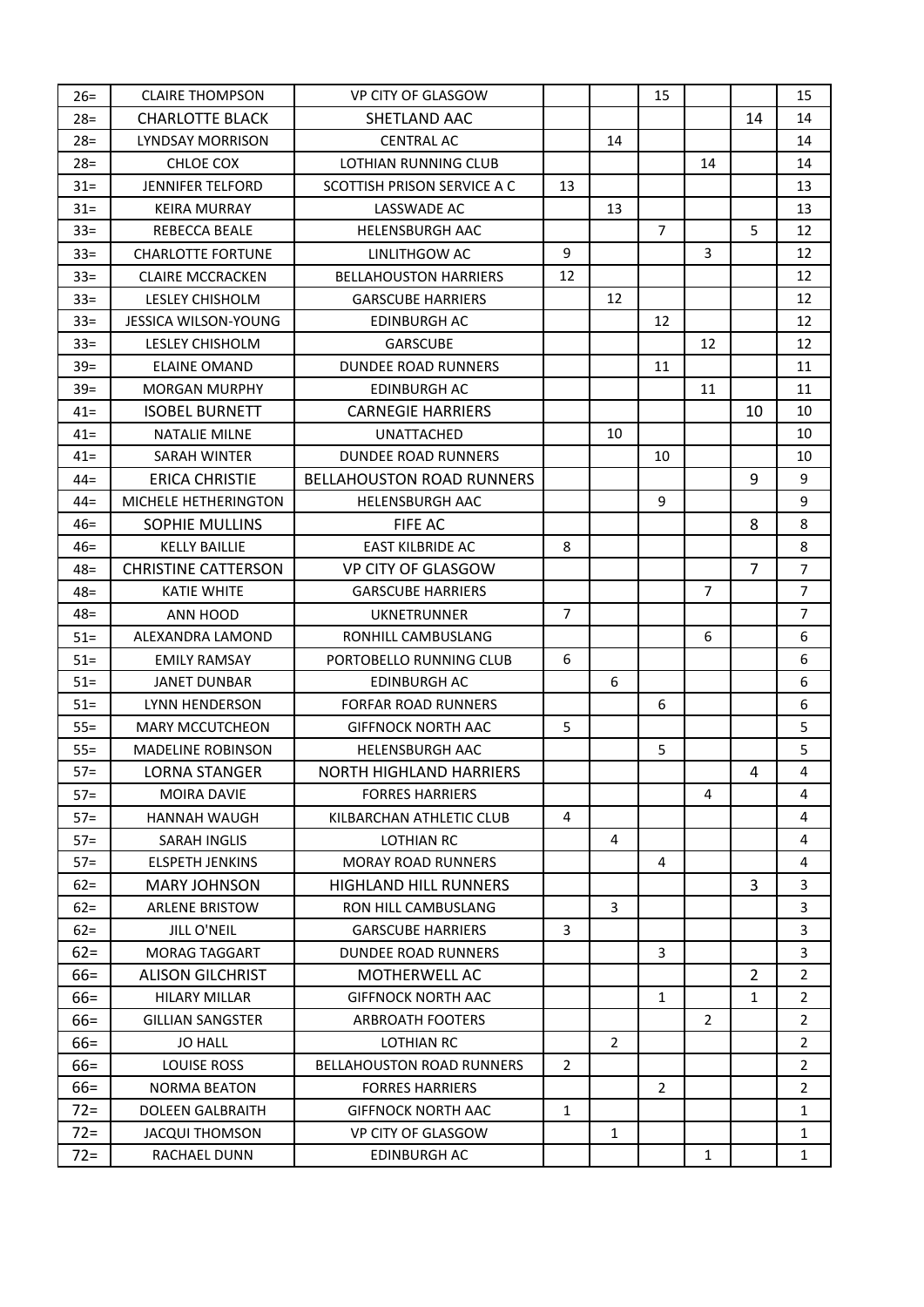## **scottishathletics**

|                |                           | <b>MEN</b>                       | miles<br>Scott 10<br>Tom<br><b>APR</b> | 5kn<br>Transcendence<br><b>Self</b> | Moray Half Marathon<br><b>SEP</b> | Stirling 10km<br><b>SEP</b> | <b>Marathon</b><br>och Ness<br><b>SEP</b> | <u>नि</u><br><b>BEST</b><br><b>TOTAL</b> |
|----------------|---------------------------|----------------------------------|----------------------------------------|-------------------------------------|-----------------------------------|-----------------------------|-------------------------------------------|------------------------------------------|
| POS.           | <b>NAME</b>               | <b>CLUB</b>                      | 7th                                    | <b>MAY</b><br>1st                   | 1st                               | 15 <sub>th</sub>            | 29th                                      |                                          |
|                |                           |                                  |                                        |                                     |                                   |                             |                                           |                                          |
| $\mathbf{1}$   | <b>DERMOT CUMMINS</b>     | <b>CORSTORPHINE AAC</b>          | 24                                     | 20                                  | 35                                | 15                          |                                           | 94                                       |
| 2              | KERRY-LIAM WILSON         | RON HILL CAMBUSLANG HARRIERS     | 20                                     | 15                                  | 24                                | 14                          |                                           | 73                                       |
| 3              | <b>BRYAN MACKIE</b>       | EDINBURGH AC                     | 17                                     | 13                                  | 20                                | 9                           |                                           | 59                                       |
| 4              | PATRYK GIERJATOWICZ       | EDINBURGH UNI HARE AND HOUNDS    |                                        |                                     |                                   | 10                          | 35                                        | 45                                       |
| 5              | <b>MAX MCNEILL</b>        | LOTHIAN RC                       | 15                                     | 4                                   | 17                                | 8                           |                                           | 44                                       |
| 6              | <b>BEN HUKINS</b>         | RONHILL CAMBUSLANG               |                                        | 12                                  | 29                                |                             |                                           | 41                                       |
| $\overline{7}$ | <b>BARRY PATERSON</b>     | <b>FALKIRK VICTORIA HARRIERS</b> | 12                                     | 1                                   | 11                                |                             | 15                                        | 39                                       |
| $8=$           | <b>ROBBIE SIMPSON</b>     | <b>DEESIDE RUNNERS</b>           | 35                                     |                                     |                                   |                             |                                           | 35                                       |
| 8=             | <b>ANDREW BUTCHART</b>    | <b>CENTRAL AC</b>                |                                        | 35                                  |                                   |                             |                                           | 35                                       |
| 8=             | JOSH LILLY                | RONHILL CAMBUSLANG               |                                        |                                     |                                   | 35                          |                                           | 35                                       |
| $11 =$         | <b>JOHN NEWSOM</b>        | <b>CENTRAL AC</b>                | 29                                     |                                     |                                   |                             |                                           | 29                                       |
| $11 =$         | <b>MURRAY STRAIN</b>      | <b>HUNTERS BOG TROTTERS</b>      |                                        | 29                                  |                                   |                             |                                           | 29                                       |
| $11 =$         | <b>ROSS HOUSTON</b>       | <b>CENTRAL AC</b>                |                                        |                                     |                                   | 29                          |                                           | 29                                       |
| $11 =$         | <b>ROSS CLARK</b>         | <b>HUNTERS BOG TROTTERS</b>      |                                        |                                     |                                   |                             | 29                                        | 29                                       |
| $15 =$         | <b>PAUL SORRIE</b>        | <b>SHETTLESTON HARRIERS</b>      |                                        | 14                                  |                                   | 12                          |                                           | 26                                       |
| $15 =$         | <b>ANDY CAMPBELL</b>      | <b>BELLAHOUSTON HARRIERS</b>     | 13                                     |                                     |                                   |                             | 13                                        | 26                                       |
| $17=$          | <b>MARC AUSTIN</b>        | <b>VP CITY OF GLASGOW</b>        |                                        | 24                                  |                                   |                             |                                           | 24                                       |
| $17=$          | <b>WEGENE TAFESE</b>      | RONHILL CAMBUSLANG               |                                        |                                     |                                   | 24                          |                                           | 24                                       |
| $17 =$         | ROGER VAN GOMPEL          | <b>DUNDEE HAWKHILL HARRIERS</b>  |                                        |                                     |                                   |                             | 24                                        | 24                                       |
| $20=$          | <b>TEWELDE MENGISTEAB</b> | SHETTLESTON HARRIERS             |                                        |                                     |                                   | 20                          |                                           | 20                                       |
| $20=$          | <b>ADAM ROUSE</b>         | <b>EDINBURGH AC</b>              |                                        |                                     |                                   |                             | 20                                        | 20                                       |
| 22             | <b>ALASDAIR CAMPBELL</b>  | <b>MORAY ROAD RUNNERS</b>        |                                        |                                     | 5                                 |                             | 14                                        | 19                                       |
| $23 =$         | <b>CAMERON MILNE</b>      | <b>CENTRAL AC</b>                |                                        | 17                                  |                                   |                             |                                           | 17                                       |
| $23 =$         | <b>ANDREW DOUGLAS</b>     | <b>INVERCLYDE AAC</b>            |                                        |                                     |                                   | 17                          |                                           | 17                                       |
| $23 =$         | <b>TERENCE FORREST</b>    | <b>CAIRNGORM RUNNERS</b>         |                                        |                                     |                                   |                             | 17                                        | 17                                       |
| 26             | <b>STUART JOHNSTON</b>    | <b>EDINBURGH AC</b>              |                                        |                                     | 15                                |                             |                                           | 15                                       |